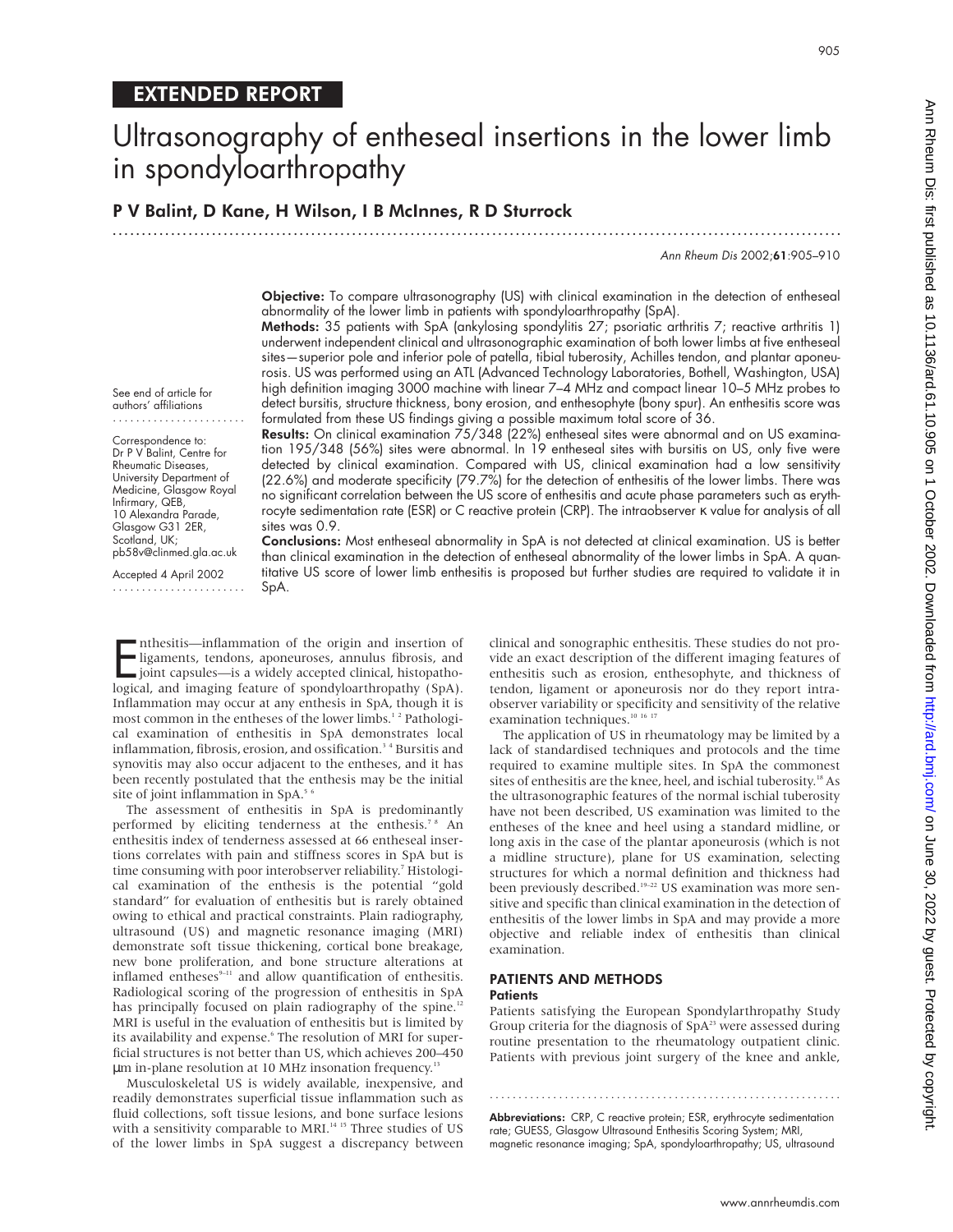corticosteroid injection of the structures examined within the previous six weeks, or peripheral neuropathy of the lower limbs were excluded from the study.

#### Clinical examination

The superior pole of the patella (quadriceps tendon insertion), the inferior pole of the patella (patellar ligament origin), the patellar ligament insertion at the tibial tuberosity, the Achilles tendon, and the plantar aponeurosis were examined in both lower limbs of each patient. Clinical examination for tenderness and swelling at each site was performed by an experienced rheumatologist.

#### Ultrasound evaluation

Real time ultrasonography was performed by an experienced rheumatologist trained in musculoskeletal ultrasonography, using an ATL HDI 3000 machine with linear 7–4 MHz and compact linear 10–5 MHz probes. The linear 7–4 MHz probe was used for detecting suprapatellar bursitis as it allows deeper penetration when a large effusion is present and was preferred for imaging of the plantar aponeurosis. The clinical examination and US measurements were performed separately; one immediately after the other, by different investigators who were unaware of each other's results. The sonographer did not know the clinical details of the patients. Examination of the superior pole of the patella (quadriceps tendon insertion), the inferior pole of the patella (patellar ligament origin), and the patellar ligament insertion at the tibial tuberosity was performed with the patient in the supine position with the knee flexed at 30 degrees. The Achilles tendon and the plantar aponeurosis were examined with the patient lying prone with the feet hanging over the edge of the examination table at 90 degrees of flexion. If the patient was unable to lie prone, the heels were examined with the patient lying supine and the knees and ankles flexed at 90 degrees.

Ultrasonographic assessment of structure thickness and the presence or absence of bony erosion, enthesophyte, and bursitis was recorded at each site. Bursitis was defined as a well circumscribed, localised anechoic or hypoechoic area at the site of an anatomical bursa and which was compressible by the transducer. Bursal dimensions were obtained in the long and short axis with a normal bursa being  $\lt 2$  mm in the short axis.24 Bony erosion was defined as a cortical breakage with a step down contour defect and an enthesophyte was defined as a step up bony prominence at the end of the normal bone contour. Ligament, aponeurosis, and tendon thickness were measured at the point of maximal thickness proximal to the bony insertion. The following criteria were used for abnormal structure thickness: quadriceps tendon thickness  $\geq 6.1$  mm,<sup>19</sup> proximal and distal patellar ligament  $\geq 4$  mm,<sup>20</sup> Achilles tendon  $\geq 5.29$  mm,<sup>21</sup> plantar aponeurosis  $\geq 4.4$  mm.<sup>22</sup> In this study only thickened enthesis, fluid collection, erosion, and bony spur were accepted as US signs of enthesitis. "Hypoechoic oedema" without any thickness change was excluded, as it is a subjective sign of enthesitis. No control group was selected in this study as the normal ultrasound features and dimensions of the structures examined have already been described.19–22 To reduce subjectivity further the threshold of abnormal thickness was set 0.1 mm above the reported standard deviation of each site in the normal population.

An ultrasonographic score of lower limb enthesitis was calculated as follows: one point was scored for each abnormality at each site examined, giving a possible maximum total score of 36 (box 1). The US score was also calculated separately as a soft tissue score and as a bone score. The soft tissue score included entheseal thickness and bursitis. The bone score included erosions and enthesophytes. Interobserver error was not measured in this study, but we have already demonstrated a high degree of intraobserver repeatability and interobserver reproducibility of US measurements of ligament thickness.<sup>25</sup>

### Box 1 Glasgow Ultrasound Enthesitis Scoring System (GUESS)

Superior pole of the patella—quadriceps tendon enthesis

- Quadriceps tendon thickness  $\geq 6.1$  mm
- Suprapatellar bursitis
- Superior pole of patella erosion
- Superior pole of patella enthesophyte

Inferior pole of the patella—proximal patellar ligament enthesis

- Patellar ligament thickness  $\geq 4$  mm
- Inferior pole of patella erosion
- Inferior pole of patella enthesophyte
- Tibial tuberosity—distal patellar ligament enthesis
- Patellar ligament thickness  $\geq 4$  mm
- Infrapatellar bursitis
- Tibial tuberosity erosion
- Tibial tuberosity enthesophyte
- Superior pole of the calcaneus—Achilles tendon enthesis
- Achilles tendon thickness  $\geq 5.29$  mm
- Retrocalcaneal bursitis
- Posterior pole of calcaneus erosion
- Posterior pole of calcaneus enthesophyte

Inferior pole of the calcaneus—plantar aponeurosis enthesis

- Plantar aponeurosis thickness  $\geq 4.4$  mm
- Inferior pole of calcaneus erosion
- Inferior pole of calcaneus enthesophyte

Each item scores one point. Total possible score on both lower limbs is 36.

Sonographic images were stored on magneto-optical disks for offline analysis. After three months, the investigator rescored every patient to calculate intraobserver reliability.

#### Statistical analysis

All values are given as mean (median) (standard deviation). Statistical analysis was performed using Statview software. A p value <0.05 was deemed significant. Intraobserver agreement was calculated using a κ test. Sensitivity, specificity, negative and positive predictive value, false negative and false positive rates of clinical examination were also calculated.

# RESULTS

## Patient characteristics

Thirty five patients (25 male, 10 female) were examined (ankylosing spondylitis 27; psoriatic arthritis 7; reactive arthritis 1). The patients had a mean age of 48 (median 49.3) (SD 14), mean age of disease onset of 20.8 (median 19) (SD 13.1) years and a mean duration of disease of 24.9 (median 21) (SD 10.4) years. The mean erythrocyte sedimentation rate (ESR) was 16.2 (median 10) (SD 18) mm/1st h and the mean C reactive protein (CRP) was 18 (median 6) (SD 20.8) mg/l. Six (17%) patients had a family history of spondyloarthropathy, 14 (40%) had previous uveitis, 21 (60%) had peripheral joint disease, one (3%) had inflammatory bowel disease, nine (26%) had psoriasis, and two (6%) had joint replacement surgery not affecting the lower limbs. Twenty four (69%) patients were HLA-B27 positive, three (9%) were negative, and the HLA status of eight (23%) was not known.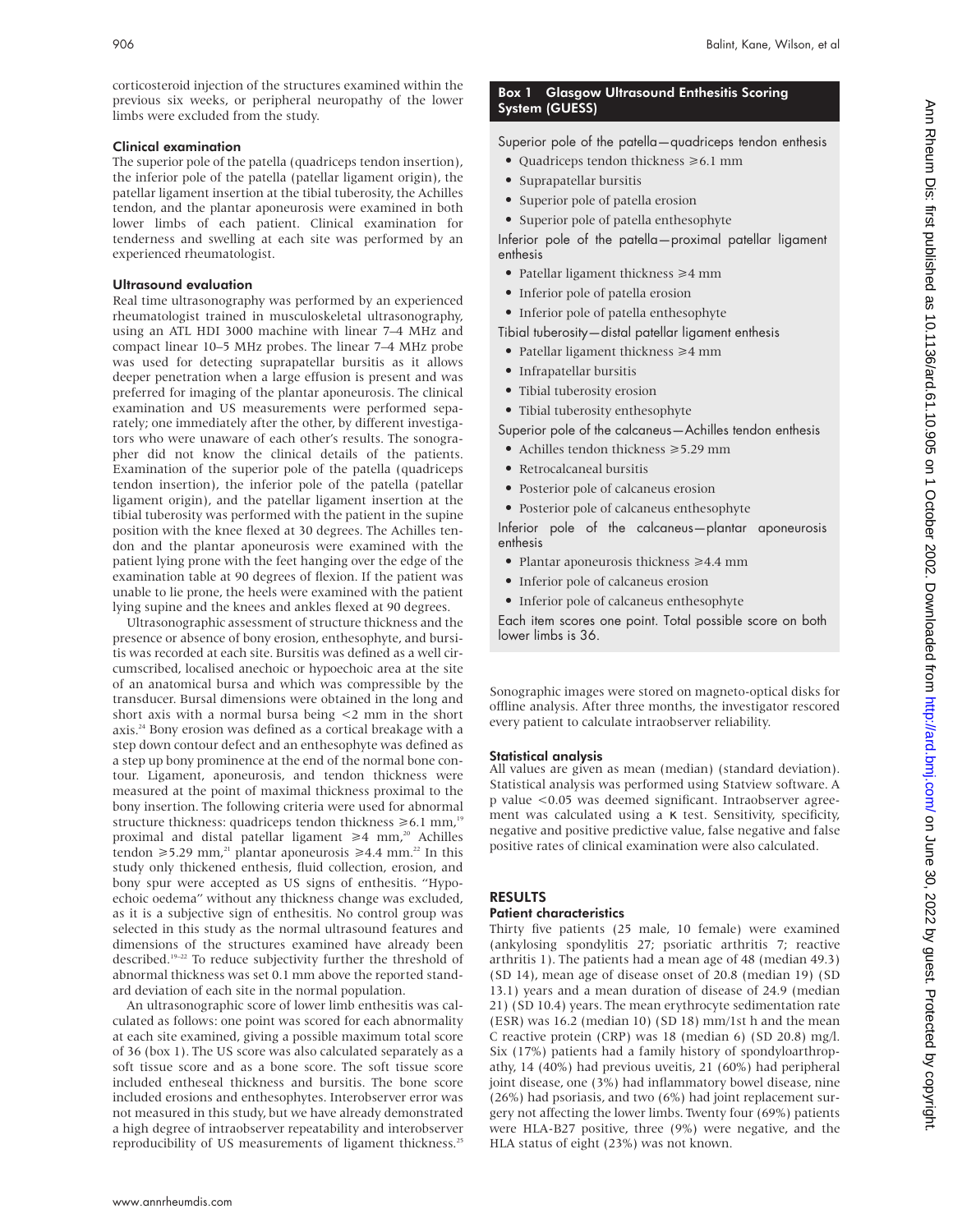| Suprapatellar<br>$(n=70)$ | Infrapatellar<br>$(n=69)$ | <b>Tibial</b><br>tuberosity<br>$(n=69)$ | <b>Achilles</b><br>tendon<br>$(n=70)$ | Plantar<br>aponeurose<br>$(n=70)$                                                                    |
|---------------------------|---------------------------|-----------------------------------------|---------------------------------------|------------------------------------------------------------------------------------------------------|
| 15                        | 18                        | 11                                      | 14                                    | 13                                                                                                   |
| $^{\circ}$ 8              |                           | O                                       | 3                                     | $\Omega$                                                                                             |
| 25                        | 39                        | 32                                      | 14                                    | 35                                                                                                   |
| 9                         | N/A                       | 3                                       |                                       | N/A                                                                                                  |
| 5                         |                           |                                         | 9                                     | 6                                                                                                    |
| 8                         |                           | $\overline{2}$                          | 21                                    | 4                                                                                                    |
|                           |                           |                                         |                                       | *Suprapatellar (quadriceps tendon) ≥6.1 mm, infrapatellar (proximal patellar ligament) ≥4 mm, tibial |

Table 1 Ultrasonographic and clinical examination of the entheseal insertions at

## Clinical exam

A total of 35 patients) clinically, of which, 71/350 (20%) entheseal sites were tender and 13/350 (4%) entheseal sites were swollen. Table 1 gives the clinical findings at individual sites. On clinical examination 61.7% of entheses were symmetrically involved.

#### Ultrasonographic examination

A total of 350 entheseal sites were examined by US. Two sites were obscured by overlying psoriatic plaques (one over the inferior pole of the patella and one over the tibial tuberosity in two separate patients) and are not included in the analysis. Table 1 gives the ultrasound findings at individual sites. On US examination 195/348 (56%) entheses were abnormal and 54% of the entheses were symmetrically involved. Figure 1 shows the ultrasonographic features of the five normal entheseal sites and fig 2 the ultrasonographic features of enthesitis. The intraobserver  $\kappa$  value for analysis of all sites was 0.9. κ Values for analysis of the separate lesions were (bony erosion  $\kappa=0.97$ , bursitis  $\kappa=1.00$ , enthesophyte  $\kappa$ =0.83) and for analysis of separated locations were

lla  $\kappa$ =0.92, inferior pole of the sity  $κ=0.82$ , superior pole of the calcaneus  $κ=0.97$ , inferior pole of the calcaneus  $κ=0.8$ ).

#### Relationship of clinical and ultrasonographic findings in the lower limb entheses

Entheseal abnormality was detected by US in 195/348 (56%) entheseal sites and by clinical examination in 75/348 (22%) sites. Figure 3 shows the relationship between clinical and ultrasonographic findings at individual sites.

Table 2 gives the sensitivity, specificity, negative and positive predictive value, false negative and false positive rate of clinical examination. Compared with US, clinical examination had a low sensitivity (22.6%) and moderate specificity (79.7%) for the detection of enthesitis of the lower limbs.

## Ultrasonographic score of enthesitis

To quantify lower limb enthesitis a US score of enthesitis was formulated. A maximum of 36 was possible in each patient. The mean score was 6.9 (median 6) (SD 4.3) with a soft tissue US abnormality score of 5 (median 4) (SD 2.8) and a bone (erosion or/and enthesophyte) US score of 1.9 (median 2) (SD



A. Quadriceps tendon enthesis

B. Proximal patellar ligament enthesis

C. Distal patellar ligament enthesis



Figure 1 Normal ultrasonographic appearance on lower limb entheseal insertions. (A) Quadriceps tendon enthesis: PR, proximal; DI, distal; S, skin; Q, quadriceps tendon; P, patella; \*, tendon attachment. (B) Proximal patellar ligament enthesis: PR, proximal; DI, distal; S, skin; L, patellar ligament; P, patella; H, Hoffa fat pad; F, femur; \*, ligament attachment. (C) Distal patellar ligament enthesis: PR, proximal; DI, distal; S, skin; L, patellar ligament; H, Hoffa fat pad; T, tibia; \*, ligament attachment. (D) Achilles enthesis: PR, proximal; DI, distal; S, skin; A, Achilles tendon; C, calcaneus; K, Kager fat pad; \*, tendon attachment. (E) Plantar aponeurosis enthesis: PO, posterior; AN, anterior; S, skin; A, plantar aponeurosis; C, calcaneus; H, heel fat pad; \*, aponeurosis attachment.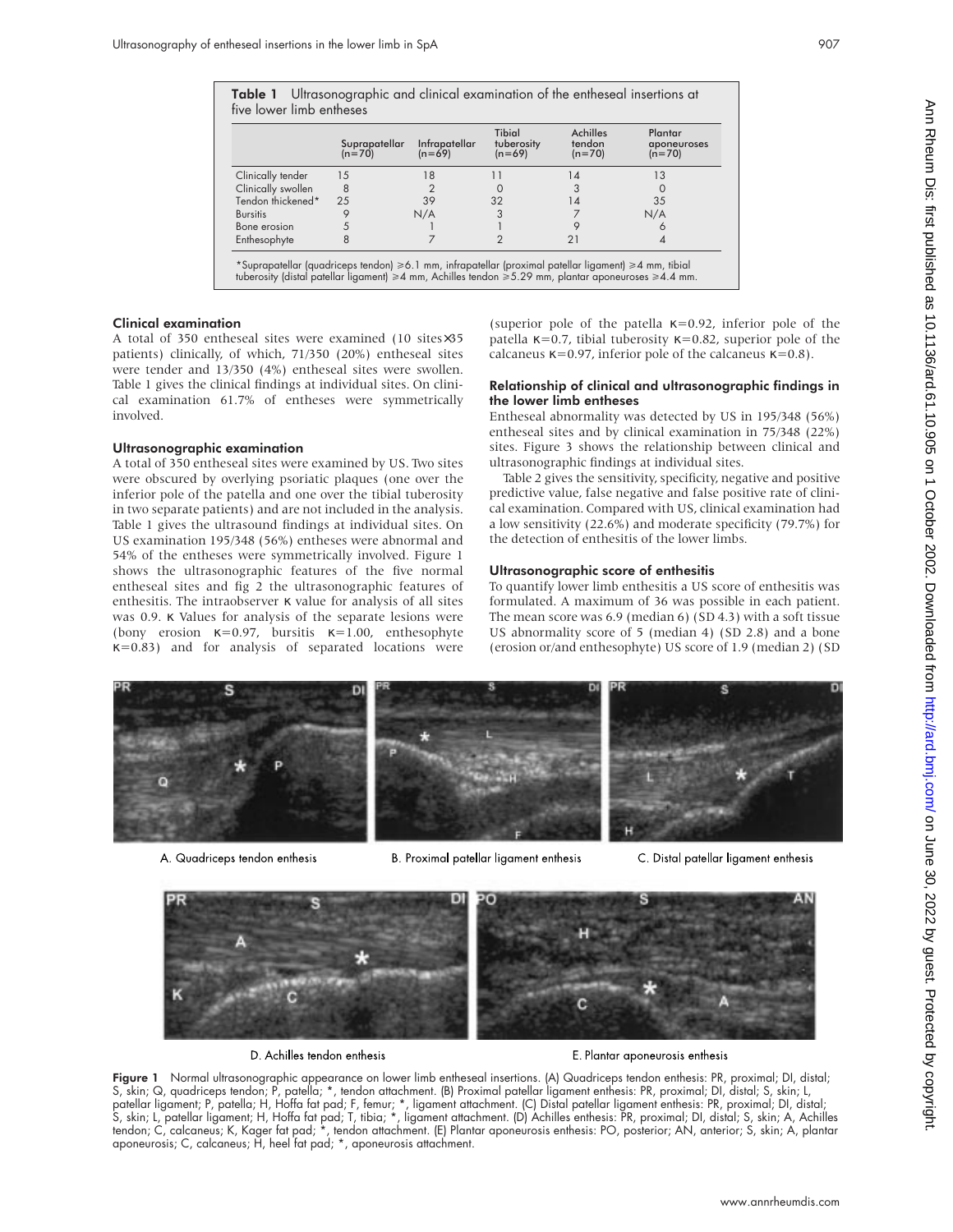

A. Posterior calcaneal erosions

**B.** Infrapatellar bursitis



D. Suprapatellar bursitis

E. Inferior calcaneal spur

BР

C. Inferior patella enthesophyte

Figure 2 Ultrasonographic appearances of lower limb enthesitis. (A) Posterior calcaneal erosions: PR, proximal; DI, distal; S, skin; A, Achilles tendon; K, Kager fat pad; C, calcaneus; E, erosion. For comparison with the normal image see fig 1D. (B) Infrapatellar bursitis: PR, proximal; DI, distal; S, skin; L, patellar ligament; T, tibia; H, Hoffa fat pad; the crosses mark infrapatellar bursa. For comparison with the normal image see fig 1C. (C) Inferior patella enthesophyte: PR, proximal; DI, distal; S, skin; L, patellar ligament; P, patella; H, Hoffa fat pad; E, enthesophyte. For comparison with the normal image see fig 1B. (D) Suprapatellar bursitis: PR, proximal; DI, distal; S, skin; Q, quadriceps tendon; F, fluid collection in the suprapatellar bursa; P, patella; PF, perifemoral fat. For comparison with the normal image see fig 1A. (E) Inferior calcaneal spur: PO, posterior; AN, anterior; S, skin; P, plantar aponeurosis; C, calcaneus; H, heel fat pad; BP, bony spur. For comparison with the normal image see fig 1E.

1.8). There was no significant correlation between the US score of enthesitis and the ESR or CRP.

#### Clinically detected and undetected bursitis

There was no correlation between the sizes of the bursae on US and clinical findings and only 5/19 bursa were clinically detected. Two large bursae were detected clinically but two equally large bursae were not detected by clinical examination. No bursa under 13.8×4.7 mm was detected on clinical examination.

#### **DISCUSSION**

On clinical examination, 75/348 (22%) entheseal insertions were determined to be inflamed, which is similar to a previous study of calcaneal entheses.26 Lehtinen *et al* noted less clinical enthesitis in lower limbs in SpA (56/372 (15%)),<sup>10</sup> which may reflect differences between the two patient groups. The presence of tenderness was more sensitive than swelling in the detection of enthesitis, being present at 14–28% of entheseal sites while swelling was present at 0–14% of entheseal sites. US detected enthesitis at 51.4–63.8% of entheseal sites and was more sensitive than clinical examination for tenderness and swelling taken together or separately. If US is taken as the gold standard, neither tenderness nor swelling was specific in the detection of enthesitis, with just 44/75 clinically inflamed entheses confirmed by US. Some of these sites might have had minor degrees of inflammation not amenable to detection on US. Possibly, certain features of enthesopathy such as plantar spur were overestimated as they may be found in normal subjects, though the presence of erosion and bursitis at the enthesis is relatively specific. In this study, swelling

was not a useful sign in detecting enthesitis at the tibial tuberosity or plantar aponeurosis.

Two principal features of soft tissue inflammation—tendon thickening and bursitis—were examined on ultrasonography. To reduce the subjectivity of previous studies of enthesitis in SpA, tendon thickness was determined using standardised US views according to previously published protocols. In addition, the threshold of normal tendon thickness was set at 0.1 mm above the reported standard deviation above the mean as measured in normal populations. We have already demonstrated a high degree of intraobserver repeatability and interobserver reproducibility of US measurements of ligament thickness.25 Increased tendon or ligament thickness was the most common feature of soft tissue inflammation, being present at 20–57% of entheses examined. This study may underestimate enthesitis as it did not include hypoechoic changes in tendons or ligaments, which are an important but subjective feature of enthesitis and may be influenced by transducer position,<sup>27</sup> particularly when parallel fibrils change their directions as is the case at the entheses. Tendon thickening may be due to either oedema or fibrosis, and longitudinal studies are required to assess its reversibility. Significant qualitative and quantitative ultrasonographic changes were demonstrated in a case study of Achilles tendonitis and retrocalcaneal bursitis followed up for one year,<sup>28</sup> whereas Lehtinen *et al* found no reduction in the frequency of ultrasonographic enthesitis in a six month follow up of 23 patients.<sup>16</sup> Bursitis was present at 4–13% of sites examined, being most common at the suprapatellar and retrocalcaneal sites.

Enthesophyte formation was the most common US bony abnormality, being present at 3–30% of entheseal sites while bony erosion was present at 1–13% of sites. This is in keeping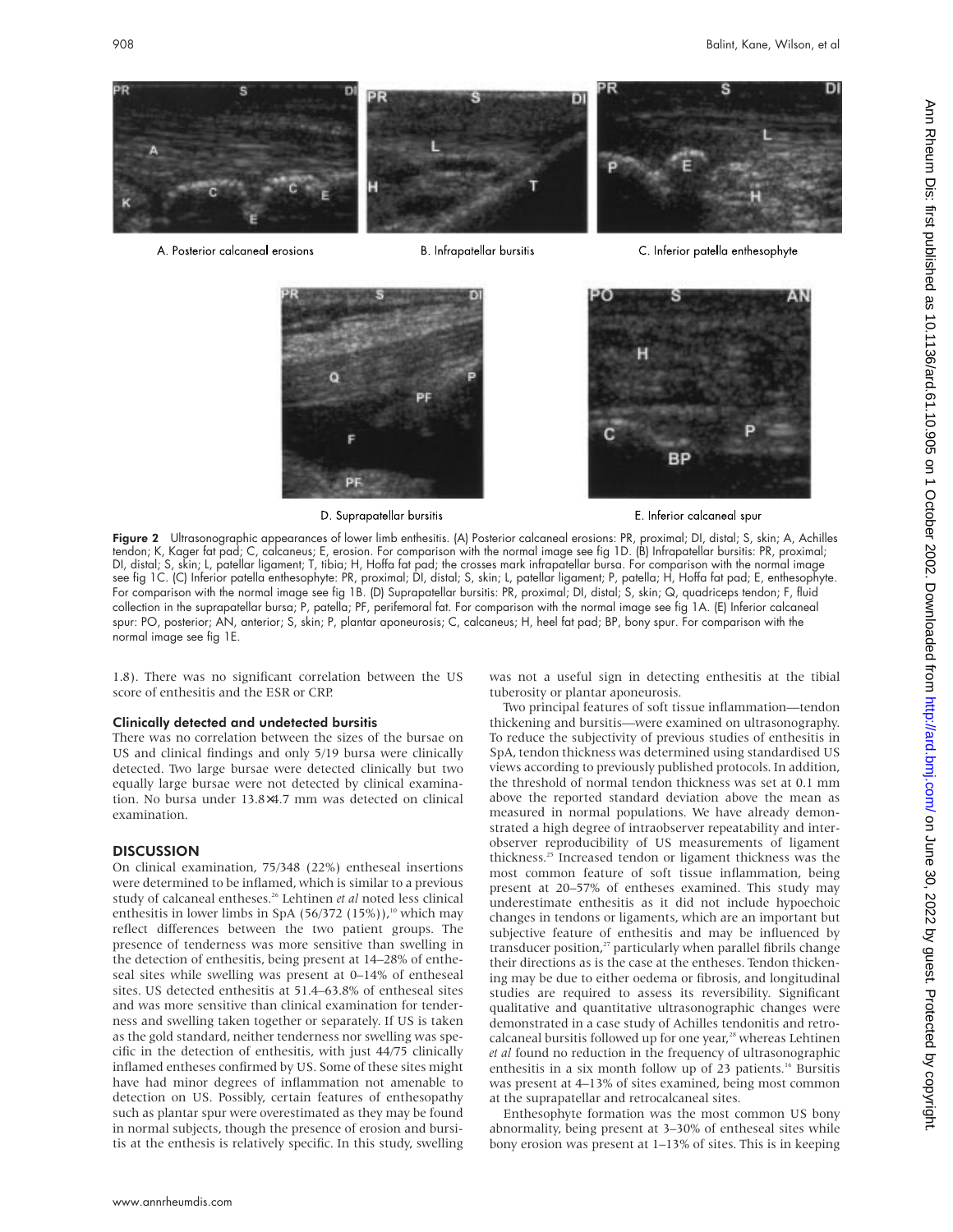Table 2 Clinical examination versus US as the "gold standard". Data showing sensitivity, specificity, false positive (FPR) and false negative rate (FNR), positive (PPV) and negative predictive value (NPR). Results are shown as percentages

|                                | Sensitivity | Specificity | <b>FPR</b> | <b>FNR</b> | <b>PPV</b> | <b>NPR</b> |
|--------------------------------|-------------|-------------|------------|------------|------------|------------|
| Total                          | 22.6        | 79.7        | 20.3       | 77.4       | 58.7       | 44.7       |
| Superior pole of the patella   | 29.7        | 75.8        | 24.2       | 70.3       | 57.9       | 49.0       |
| Inferior pole of the patella   | 22.5        | 72.4        | 27.6       | 77.5       | 52.9       | 40.4       |
| Tibial tuberosity              | 18.2        | 88.0        | 12.0       | 81.8       | 72.7       | 37.9       |
| Superior pole of the calcaneus | 22.2        | 79.4        | 20.6       | 77.8       | 53.3       | 49.1       |
| Inferior pole of the calcaneus | 26.7        | 84.4        | 15.6       | 79.0       | 61.5       | 47.4       |

with previous radiological studies of SpA where entheseal ossification is a common feature. In addition to entheseal ossification, US also demonstrated intratendinous and interligamentous calcifications adjacent to the point of entheseal insertion. These may represent the end stage of inflammation or may relate to other pathology such as trauma or degenerative changes which are common in the general population. Erosive changes at the enthesis may have been underestimated owing to the presence of an enthesophyte which obscures adjacent erosions on US. Clinical examination is not useful in determining the presence of these bony lesions and does not provide this potentially diagnostic information.

This study confirms that there is considerable subclinical enthesitis in SpA, which can be objectively measured by US using standardised protocols. At present, only clinical evidence of enthesitis of the heels is included in the European





Figure 3 Correlation of clinical abnormality (either swollen or tender) with any US abnormality at entheseal sites in the lower limbs. SP, superior pole of the patella; IP, inferior pole of the patella; TT, tibial tuberosity; SC, superior pole of the calcaneus; IC, inferior pole of the calcaneus.

Spondylarthropathy Study Group preliminary classification criteria for the diagnosis of  $SpA<sub>23</sub>$  and clinical enthesitis is included in the preliminary core sets to be used as end points in clinical trials in ankylosing spondylitis.<sup>29</sup> US detection of enthesitis is more sensitive and more specific than clinical examination and soft tissue US has a high degree of reproducibility. Ultrasonography is now widely practised by rheumatologists and should be used to define classification criteria and outcome measures in SpA.

Although established treatments of SpA have not been proved to reduce spinal entheseal manifestations of disease,<sup>30</sup> newer treatments such as anti-tumour necrosis factor have been shown to reduce spinal entheseal inflammation.<sup>31</sup> Studies of treatments specifically targeting entheseal inflammation will need objective measures of peripheral enthesitis to confirm efficacy. Plain radiography is limited in that established scores<sup>12</sup> provide little information about soft tissue inflammation, which is most amenable to treatment. MRI and US have similar sensitivity in demonstrating superficial soft tissue and bony surface abnormality.14 15 US does not detect insertional bone oedema, but the significance of this lesion is not yet determined in SpA and bone oedema may also co-exist in overuse syndrome with enthesopathy.<sup>33</sup>

By using a limited series of easily reproducible, fixed reference points and established normal parameters we devised an enthesitis score of the lower limbs: GUESS, which can be applied to the evaluation of treatments in SpA. US did not correlate with systemic parameters of disease activity in SpA (as it does in rheumatoid arthritis $34$ ), though these are less sensitive markers of disease activity in SpA.<sup>35</sup> Ultrasonographic assessment is more time consuming than clinical examination but can be reliably performed in 15 minutes by an experienced musculoskeletal ultrasonographer. Further multicentre studies of GUESS in the assessment of enthesitis are required.

# .....................

#### Authors' affiliations

P V Balint, D Kane, H Wilson, I B McInnes, R D Sturrock, Centre for Rheumatic Diseases, University Department of Medicine, Glasgow Royal Infirmary, Scotland, UK

#### REFERENCES

- 1 McGonagle D, Khan MA, Marzo-Ortega H, O'Connor P, Gibbon W, Emery P. Enthesitis in spondyloarthropathy. Curr Opin Rheumatol 1999;11:244–50.
- 2 Olivieri I, Barozzi L, Padula A. Enthesiopathy: clinical manifestations, imaging and treatment. Baillieres Clin Rheumatol 1998;12:665–81.
- 3 Cruickshank B. Pathology of ankylosing spondylitis. Clin Orthop 1971;74:43–58.
- 4 Ball J. Enthesopathy of rheumatoid and ankylosing spondylitis. Ann Rheum Dis 1971;30:213–23.
- 5 McGonagle D, Gibbon W, Emery P. Classification of inflammatory
- arthritis by enthesitis. Lancet 1998;352:1137–40.<br>6 **McGonagle D**, Gibbon W, O'Connor P, Green M, Pease C, Emery P. Characteristic magnetic resonance imaging entheseal changes of knee synovitis in spondylarthropathy. Arthritis Rheum 1998;41:694–700.
- 7 Mander M., Simpson JM, McLellan A, Walker D, Goodacre JA, Dick CW. Studies with an enthesis index as a method of clinical assessment in ankylosing spondylitis. Ann Rheum Dis 1987;46:197–202.